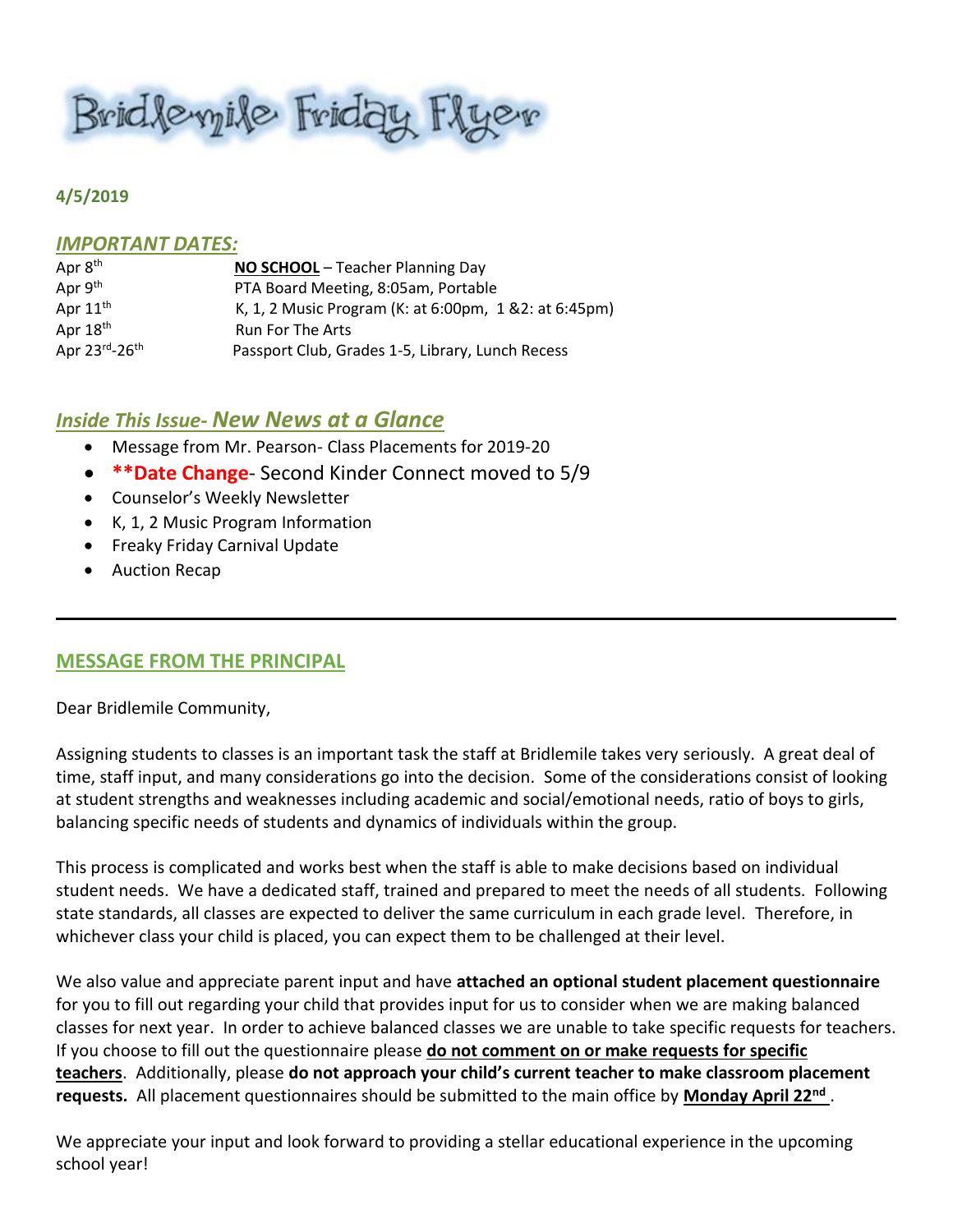Sincerely, Brad Pearson Principal

# **FROM THE OFFICE**

- It's time to sign up for Kindergarten! If you know of any new families planning to attend Bridlemile next fall, please spread the word! Registrations are due by June 1<sup>st</sup> but we encourage everyone to register as early as possible- it greatly helps with forecasting and staffing! Thanks!
- Please note, *the May Kindergarten Connect Event date has changed.* It has been changed to *THURSDAY MAY 9th .* Same start time and location, 8:15am in the Cafeteria. If you know of any incoming K families planning on attending, please help spread the word. Thanks!

# **COUNSELOR'S CORNER**



Welcome to the Counselor Corner! Week of 4/1/19 : **Theme – Career Development**

**Activities –** We have started career development activities in K-5 classrooms this week. Our goal is to explore a wide variety of careers and encourage students to begin thinking about potential for the future. We're challenging gender stereotypes, modeling career path as an ongoing journey, and considering that future career options for our students may not even be invented yet! We encourage you to talk about these topics at home and share your own experiences growing up and as an adult, not limited to any one career end!

## **Books** we are reading:

- [I Want to Be an Astronaut](https://a4291.myubam.com/p/5524/i-want-to-be-a-lion-tamer) (Brown & Coburn, Kane Miller Publishing)
- [I Want to Be a Lion Tamer](https://a4291.myubam.com/p/5525/i-want-to-be-an-astronaut) (Brown & Coburn, Kane Miller Publishing)
- [Super-Completely and Totally the Messiest](https://www.amazon.com/Super-Completely-Totally-Messiest-Judith-Viorst/dp/1416942009/ref=sr_1_fkmrnull_1?crid=1252ITE92ZX5T&keywords=super+completely+and+totally+the+messiest&qid=1554142113&s=gateway&sprefix=super+completely+%2Caps%2C186&sr=8-1-fkmrnull) (Viorst)
- [Ish](https://www.amazon.com/Ish-Creatrilogy-Peter-H-Reynolds/dp/076362344X/ref=sr_1_1?keywords=ish&qid=1554142093&s=gateway&sr=8-1) (Reynolds)
- [When I Grow Up](https://www.amazon.com/When-Grow-Up-Al-Yankovic/dp/0061926914/ref=sr_1_3?keywords=when+I+grow+up&qid=1554142153&s=gateway&sr=8-3) (Yankovic)

### **Professional Development** we are doing:

Check out our [website!](https://sites.google.com/apps4pps.net/bridlemile-counselor-corner/home?authuser=0) It is under construction. :)

### **Resources** to Explore:

["25 Parenting Books about Raising Mighty Girls"](https://www.amightygirl.com/blog?p=12416&fbclid=IwAR3EYsdNbjLacKmXzpjr0z6oHH1kitueSt-oEkRvYkubsMlL-UHgbDna74k)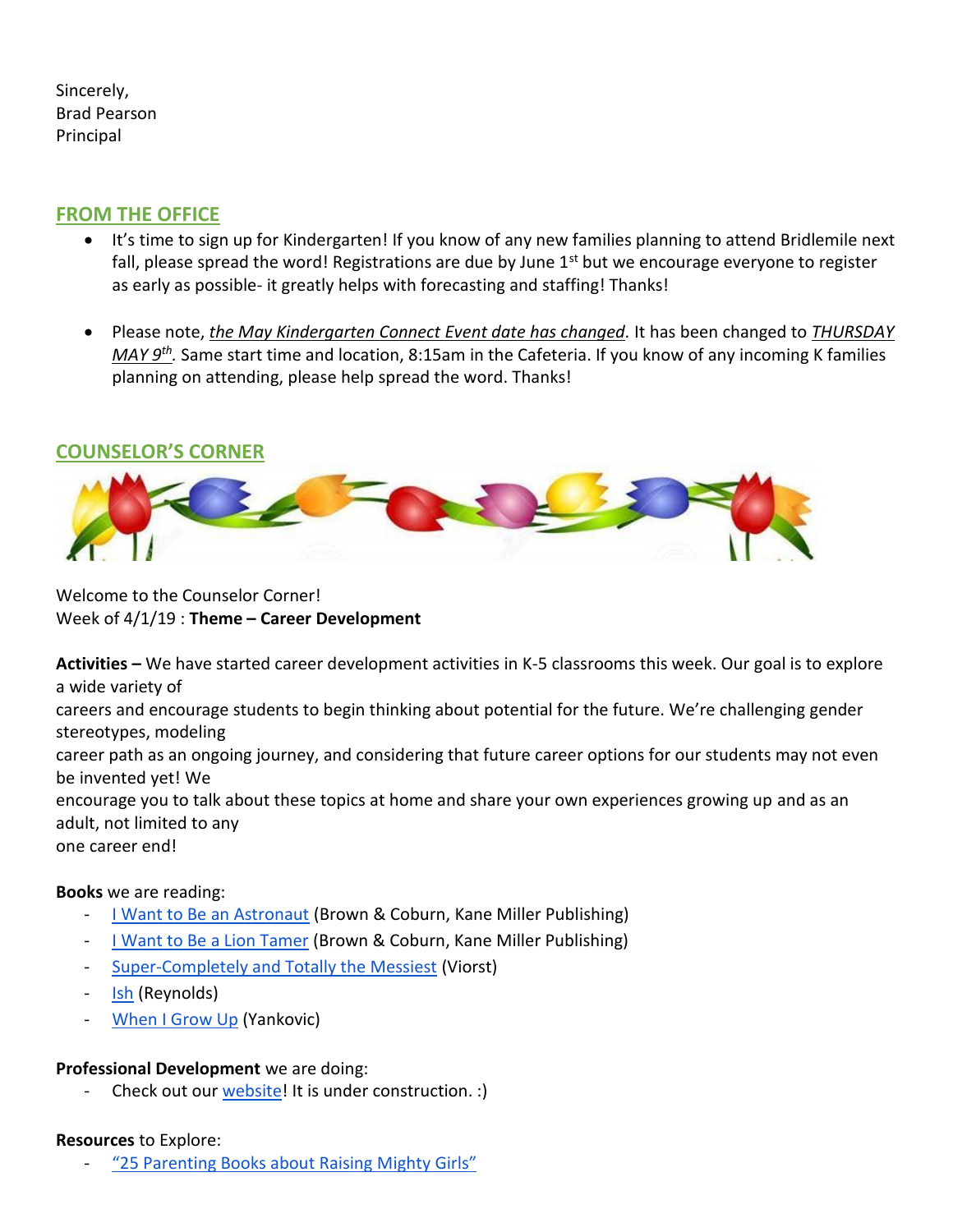- ["10 Books for Parents who want to Help their Anxious Kids"](https://www.huffpost.com/entry/books-anxiety-parents-kids_l_5c93c5fde4b093dbd8193cd8?fbclid=IwAR0HWrH7OjKVkMbrH0cm49euF-zFG6zAVaMG88CD-QzKcbZfphRVYCTY_0o)
- ["Intellectual humility: The importance of knowing you might be wrong"](https://www.vox.com/science-and-health/2019/1/4/17989224/intellectual-humility-explained-psychology-replication?fbclid=IwAR2ON-kEJ9shZJovql23nDlugrpPG8otunCjUqtkt6q6lIZHqWc-pd4cyT8)
- ["My Son's Story of Electronics Addiction and Recovery"](https://www.additudemag.com/video-game-addiction-digital-detox/?fbclid=IwAR3_t1Cpo4v6Ds2_1XdyfoB7LUCEdnWA5s7rNafexRjYirZ0vh2U3ZR1QNs)

## **Up-Coming Community Events**:

[Camp Erin](https://oregon.providence.org/our-services/c/camp-erin/) - A free, weekend-long overnight Summer camp for children and teens who are grieving the death of someone

close to them

- [The International Dyslexia Association Conference](https://www.eiseverywhere.com/website/887/home/) is coming to Portland! Nov. 7-10th, 2019
- [Dyslexia Brain Talk!](https://or.dyslexiaida.org/events/?event_id1=82) Saturday, April 6th at Edison High School from 3:00 PM to 5:00 PM

### **Have a wonderful weekend!**

Rachel Reich Emily Sallee [rreich@pps.net](mailto:rreich@pps.net) [esallee@pps.net](mailto:esallee@pps.net) 503-916-6292 x70212 503-916-6292 x70213

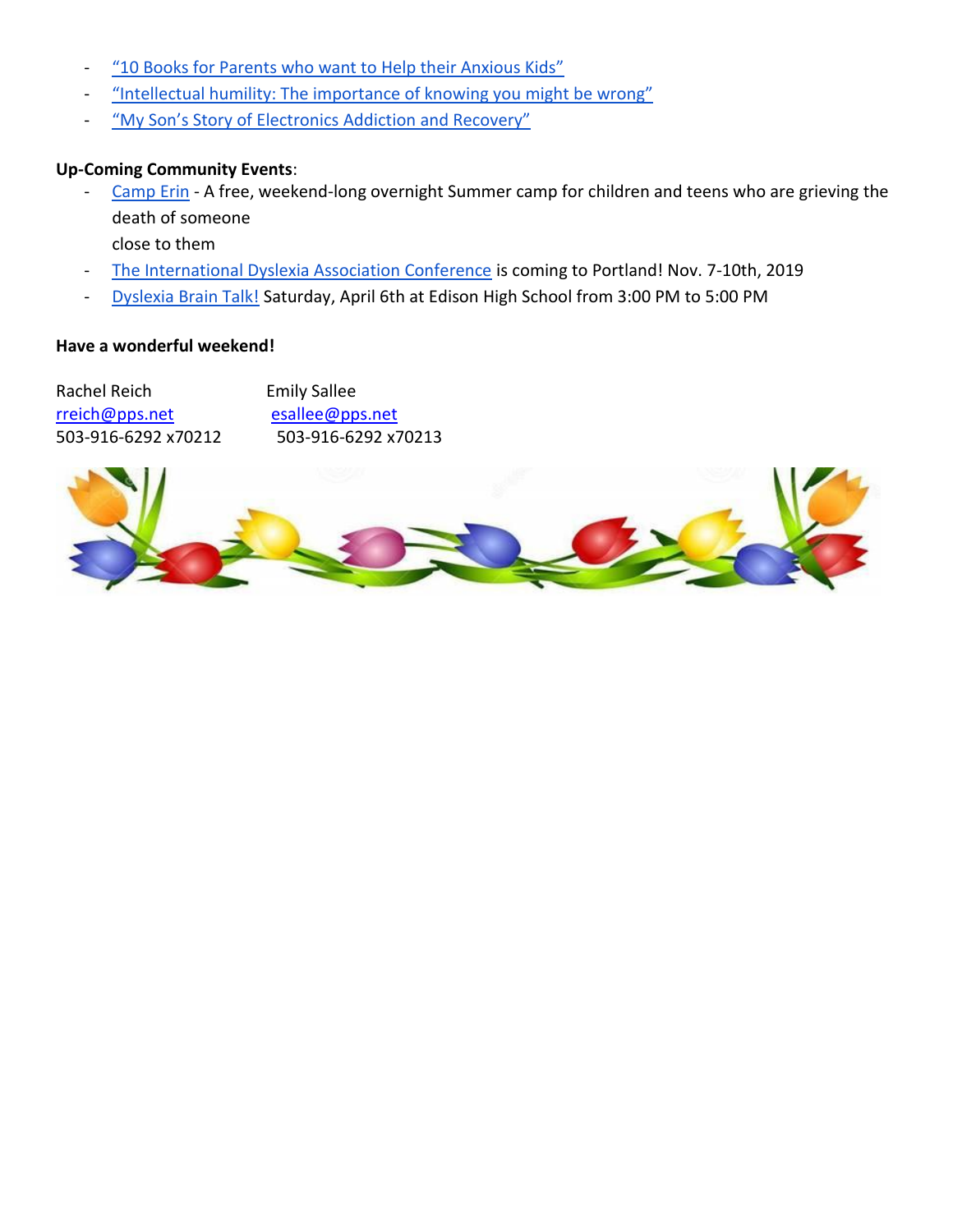

# **FROM MS. BARLOW**

Dear Kindergarten, Grade 1, and Grade 2 Bridlemile Parents,

You are invited to our music program on Thursday, April 11<sup>th</sup>. The Kindergarteners will need to be in their classroom at 5:45 to prepare to sing at 6:00. The program will last approximately 20 minutes. The attire is casual. Parents will collect the children from the risers after the program.

The First and Second graders will need to walk quietly down the hall to be in their classrooms at 6:30. The program will begin at 6:45 and last approximately 35 minutes. The children will be supervised by their teachers from 6:30 – please keep them with you until then. Dress is casual. After the program First graders will be collected from the risers by their parents and Second graders will meet their parents outside of their classrooms.

You will hear songs about playing with our friends and having fun. We are adding instruments and working on keeping the beat! We hope you enjoy the performance!

Becca Barlow – Music Teacher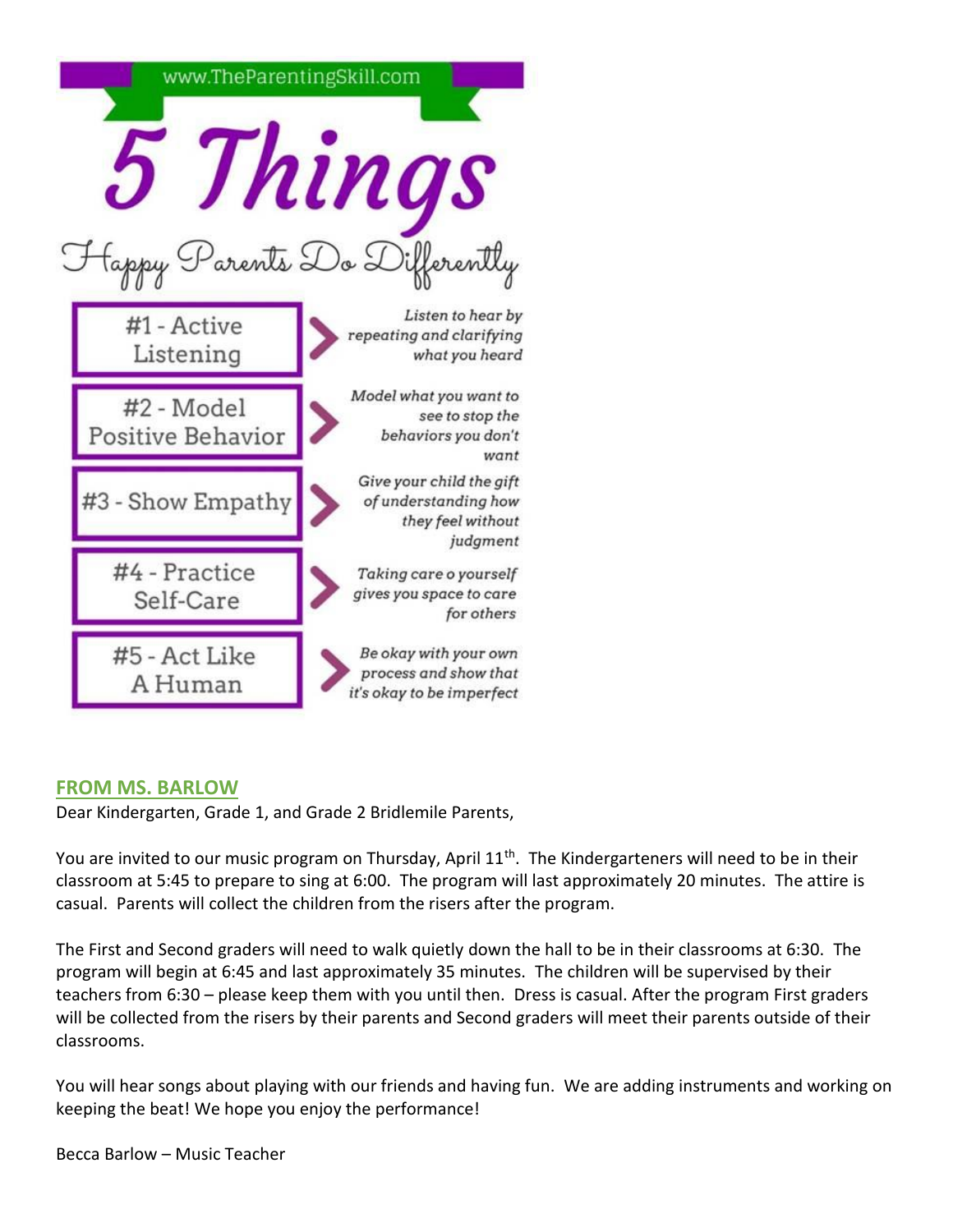## **FROM THE PTA**



Freaky Friday is our annual carnival and it's on May 3rd this year from 5-8pm! It is an evening full of bouncy houses, carnival games, food to purchase and a few sweet treats. Kids can win Beagle Bucks and cash them in at the end of the night for prizes. Order your wristbands, T-shirts and tickets early for a discount. It is open to anyone so bring your friends!

Please return your order and payment to the office by April 12th or order on-line.

### **Click the link for more info about Freaky Friday, our poster contest and a link for ordering**.

<https://www.bridlemileschool.com/freakyfriday>

Please sign up to volunteer for Freaky Friday! <https://signup.com/go/jXNoqcd>

## **FROM THE FOUNDATION**



Thank you so much Bridlemile Families, teachers, community members, and businesses who all helped make this year's fundraiser auction benefit for Bridlemile a success! We netted over \$132,000 dollars because of your participation and contributions! The money raised goes directly to pay for staff at our school and other schools in PPS, which this year has a reduced budget of approximately \$17 million for the district. As such, your donations are critically important in today's educational funding climate, and we thank you heartily on behalf of our students.

We are already planning for next year's event, so if you are interested in helping out and being a part of the Auction Committee, please email Kristin at [kcornuelle@orrick.com!](mailto:kcornuelle@orrick.com)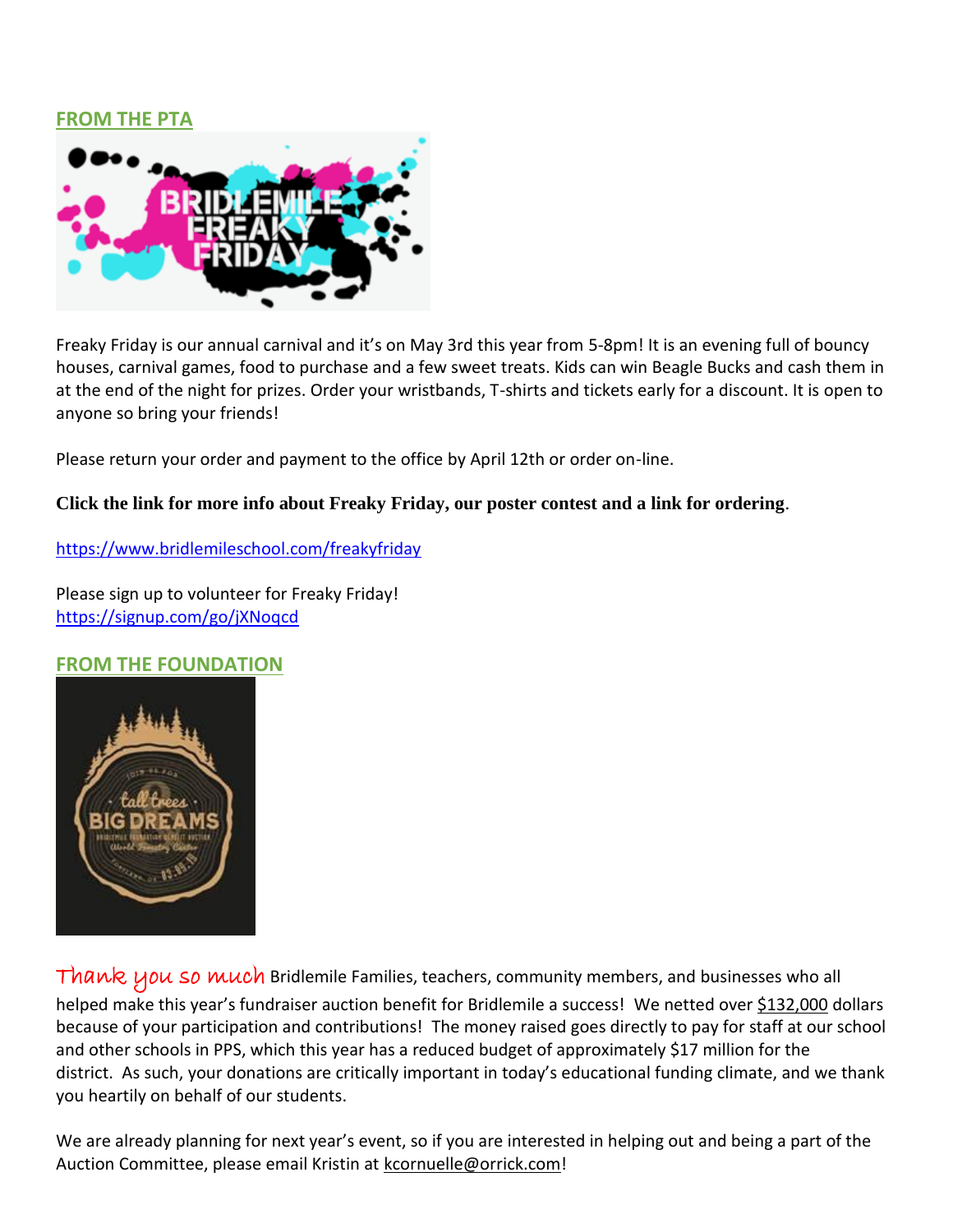## **WHAT'S HAPPENING IN OUR SCHOOL CLUSTER (Gray/Wilson & West Sylvan/Lincoln)**

**Robert Gray Middle School Tour** May 1, 3:00 PM

### **Lincoln Youth Baseball**

Lincoln Youth Baseball is looking for more Kids to play AA Baseball!

This is for 2nd graders OR 3rd graders who haven't played before.

In AA ball there is a mixture of pitching machines, coach pitch, and player pitch. As always, the emphasis is on fundamental skills, including pitching, and the players begin to develop the ability to hit competitive pitching from an opposing player. Typically the season begins with machine pitch with a transition to player pitch as the season progresses. The season starts in April and goes through mid-June. AA Teams usually start with 2 practices per week and then as games get into full swing, practices may be just once per week. Games are typically played 2x per week.

Register now! [www.LincolnYouthBaseball.com](http://www.lincolnyouthbaseball.com/)

Questions? email: [LincolnYouthBaseballSoftball@gmail.com](mailto:LincolnYouthBaseballSoftball@gmail.com)

Thank you, **Communications** Lincoln Youth Baseball & Softball



# **SPRING AFTER SCHOOL ACTIVITIES**

**Monday**

**•** Soccer by Soccer Shots- Outside field <https://www.soccershots.org/pdx/>